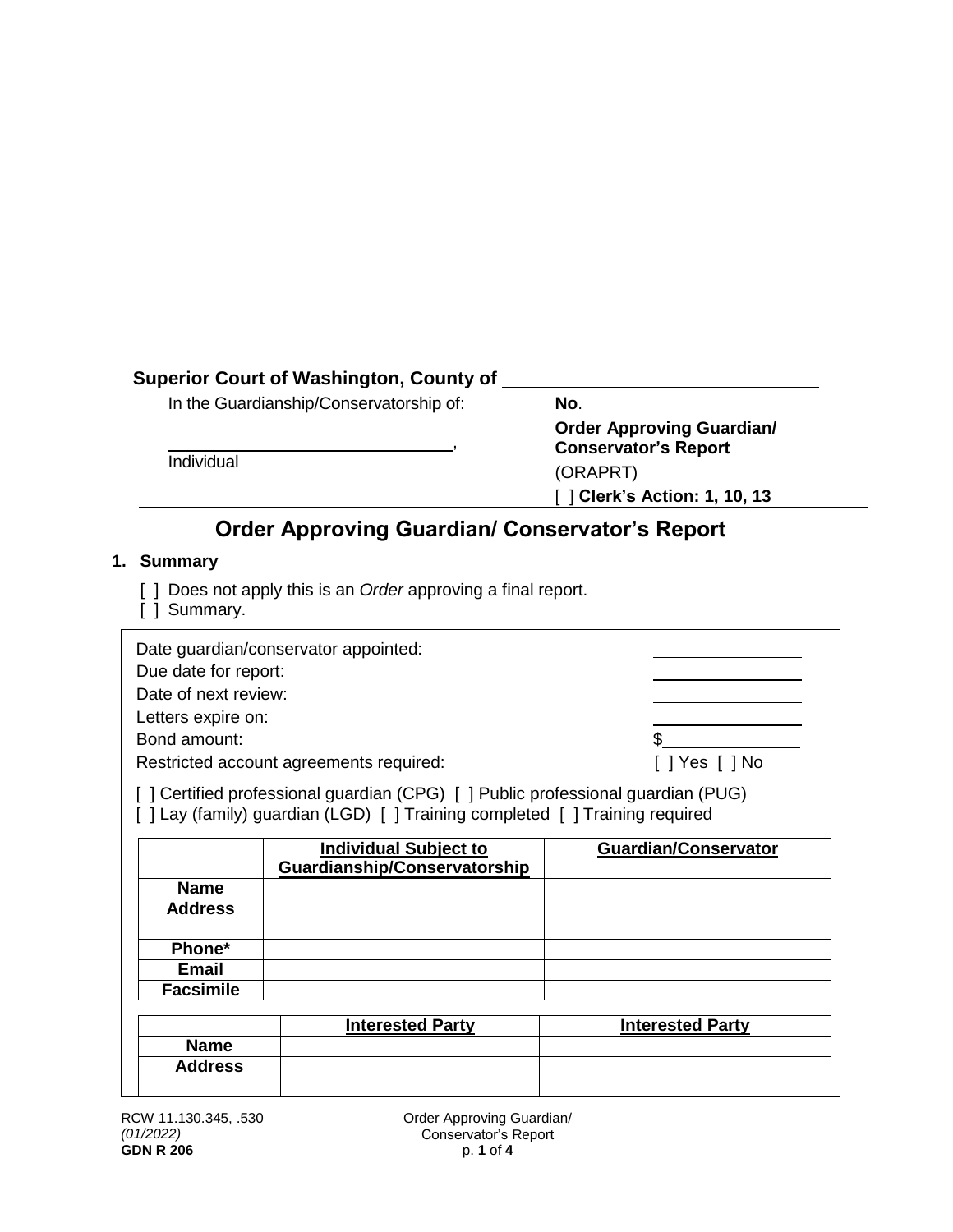| <b>Email</b>                            |  |
|-----------------------------------------|--|
| <b>Relation to</b><br><b>Individual</b> |  |

This matter came on regularly for hearing on a petition to approve the guardian/conservator's annual/biennial/triennial/final report. The Court, having reviewed the report and the records on file in this case, makes the following findings*:*

#### **2. Acts of Guardian/Conservator**

All acts required of the Guardian/Conservator to date have been performed.

#### **3. Notice**

Notice has been properly provided to persons entitled to notice.

#### **4. Guardian's Plan and Conservator's Plan**

- [ ] Does not apply. This is an *Order* on a *Final Report*.
- [ ] The Guardian's and/or Conservator's Plan are reasonable and appropriate to the Individual's needs and should be approved.

Based on the above, the Court makes the following orders:

## **5. Approval of Guardian/Conservator's Report**

The Guardian/Conservator's report is approved.

[ ] This is the Conservator's final report. The conservator should take the following steps to finalize the conservatorship:

.

#### **6. Budget**

- [ ] Does not apply. This is an *Order* on a *Final Report*.
- [ ] The Guardian/Conservator is authorized to continue to receive the Individual's income and to apply the income and other resources toward the Individual's expenses, as provided in the proposed budget.

## **7. Medical and Dental Expenses**

- [ ] Does not apply. This is an *Order* on a *Final Report*.
- [ ] The Conservator is authorized to incur and pay reasonable and necessary medical and dental expenses that the Conservator determines to be in the best interest of the Individual.

#### **8. Income Tax Payments/Accounting Fees**

The Conservator is authorized to make payments for income tax due as required, and to pay fees for accounting services required in connection with the preparation of income tax returns.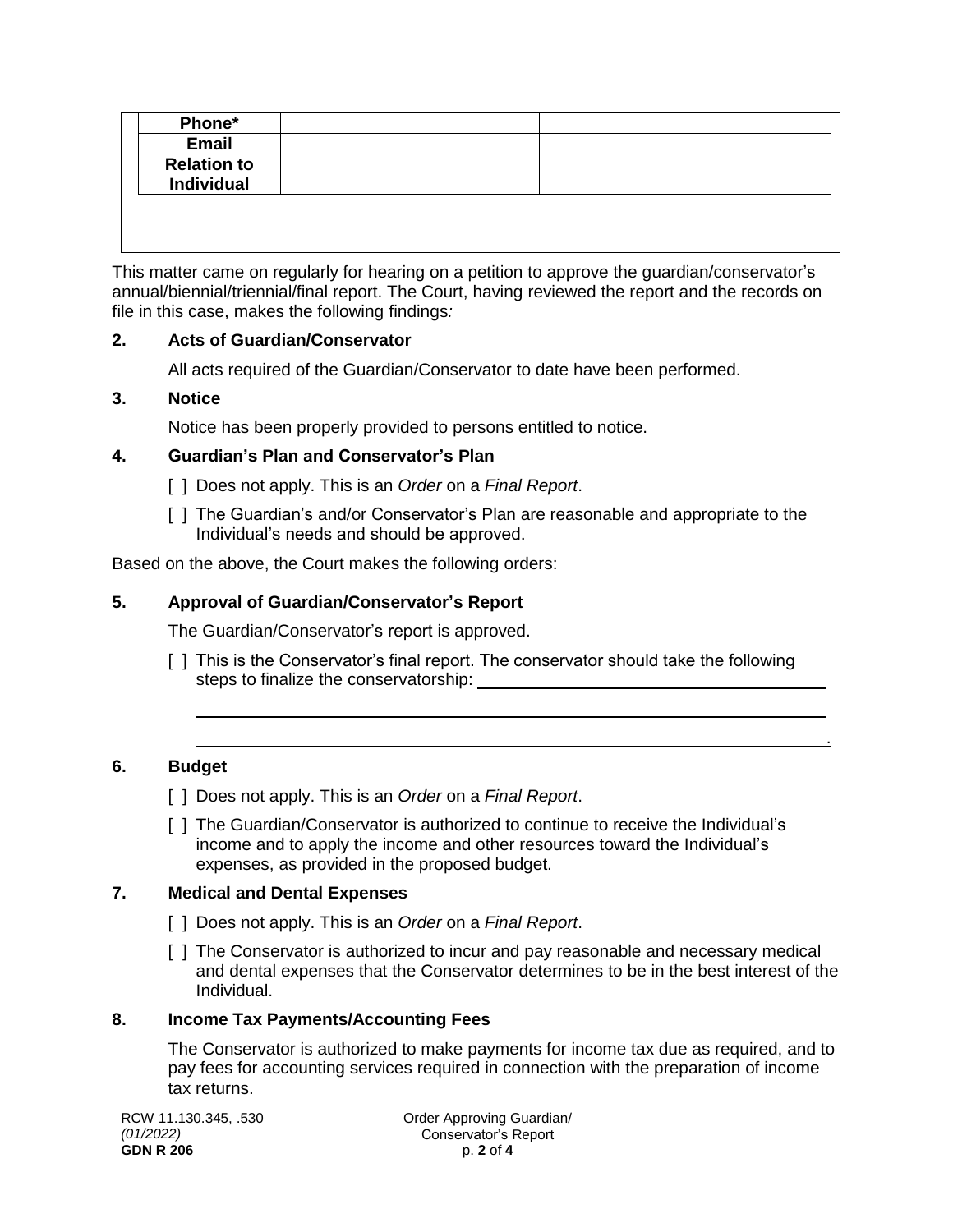#### **9. Miscellaneous Expenses**

The Conservator is authorized to make disbursements in an amount not to exceed \$\_\_\_\_\_\_\_\_\_\_\_\_\_\_ (\$500 if not filled in) on any one expenditure, from conservatorship assets, for miscellaneous and necessary items that appear to be reasonable and in the best interests of the Individual, without prior approval, to a maximum of \$ (\$1,500.0 if not filled in) per year without further order of the Court.

#### **10. Guardian/Conservator's Next Report**

- [ ] Does not apply. This is an *Order* on a *Final Report*.
- [ ] The Guardian/Conservator shall provide the next Report for the [ ] **12**, [ ] **24**, **or** [ ] **36 month period** from **interest and through set of through set of the set of the set of the set of the set of the set of the set of the set of the set of the set of the set of the set of the set of the set of the set** the Report shall be filed with the Court **within** 90 days of the anniversary of the guardian/conservator's appointment.

The court must review the report at the end of the reporting period.

- [ ] A review hearing is set for *(date)* .
- [] The guardian/conservator must set a review hearing date on or before *(date)*
- [ ] The court will review the account or report on or before *(date)* without a hearing. The court may set a review hearing at a later date.

#### **11. Fees**

The guardian/conservator's fees of  $\frac{1}{2}$  , attorney fees of  $\frac{1}{2}$  and administrative costs (DSHS cases only) of \$\_\_\_\_\_\_\_\_\_\_\_ payable during the period covered in this report are hereby approved. The advance of guardian/conservator's fees for the upcoming reporting period, in the amount of \$ \_\_\_\_\_\_ per month, appear to be reasonable and necessary but are subject to court approval at the next hearing. Above fees are approved for payment from the [ ] guardianship/ conservatorship estate assets OR [ ] as a monthly deduction from the Individual's participation in the DSHS cost of care per WAC 182.513.1530. The monthly deduction from the participation in cost of care is authorized for the next reporting period and 120 days thereafter.

## **12. Bond or Blocked Accounts**

Bond [ ] remains the same OR [ ] is changed to \$

[ ] Account number *(last 4 digits only)* \_\_\_\_\_\_\_\_\_\_\_\_held at *(Financial Institution)*  $\overline{\phantom{a}}$  is unblocked.

## **13. Letters of Guardianship/Conservatorship**

- [ ] Does not apply. This is an *Order* on a *Final Report*.
- [ ] The Clerk of Court is directed to issue new Letters of Guardianship/Conservatorship with an expiration date of (180 days from the end of the reporting period).

#### **14. Co-Guardian/Conservator or Successor Guardian Conservator**

[ ] Does not apply.